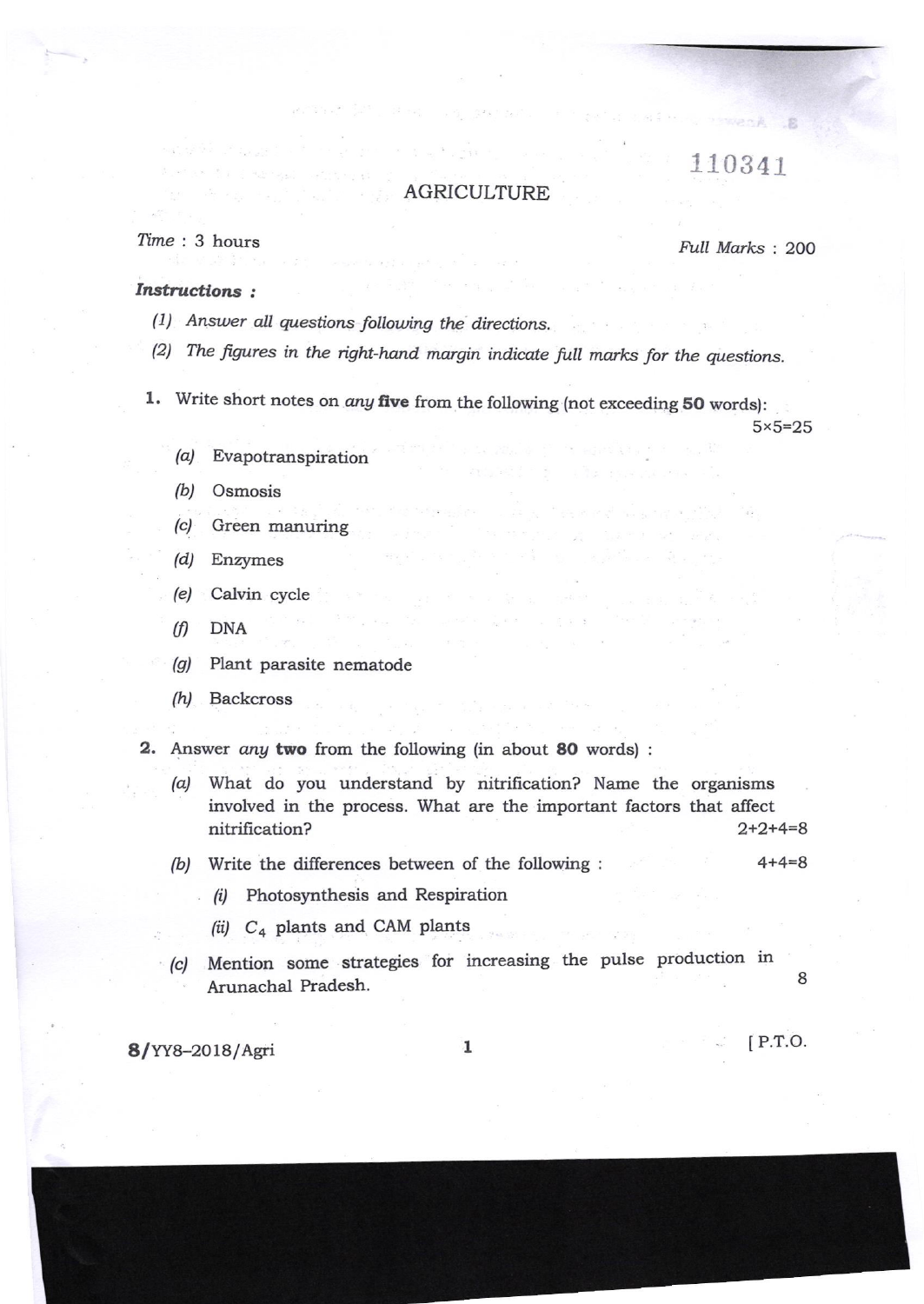- 3. Answer any two from the following (in about 125 words) :
	- (a) What is seed? Give the important characteristics of good seeds. Briefly describe the certification procedure and different classes of seeds according to nature and precaution with which the seeds are produced.  $2+3+7=$
	- (b) What is soil erosion? Discuss the different measures to control water erosion in hilly areas of Arunachal Pradesh.  $2+10=12$
	- (c) What are the principles of extension programme planning? Write the programme planning processes briefly.  $6+6=12$
- 4. Answer any five from the following (in about 150 words) :
	- (a) What is crop rotation? What are the principles of crop rotation? Write the advantage of crop rotation.  $2+7+6=15$
	- (b) Differentiate between water requirement and irrigation requirement. How is irrigation scheduled? Describe the different methods of irrigation of freld and horticultural crops. 2+5+6=15
	- (c) What are the essential elements required for the growth of higher plants? Write the criteria of essentiality of plant nutrients. Write the role of N, P and K on growth and development of crop plants.

3+3+9=15

- (d) What is a pureline? Mention the important characterstics of pureline.<br>What are the merits and demerits of pureline selection? 2+5+4+4=15 What are the merits and demerits of pureline selection?
- (e) Describe any two of the following with reference to horticultural crops : 7%x2=15
	- (i) Cutting
	- (ii) Layering
	- (iii) Grafting
- $(f)$ Pradesh. How are agricultural markets classified according to seller and time? Briefly discuss the problems of agricultural marketing in Arunachal  $5+5+5=15$

8/YY8-2018/Asri

IU  $\boldsymbol{\mathcal{G}}$ 

2